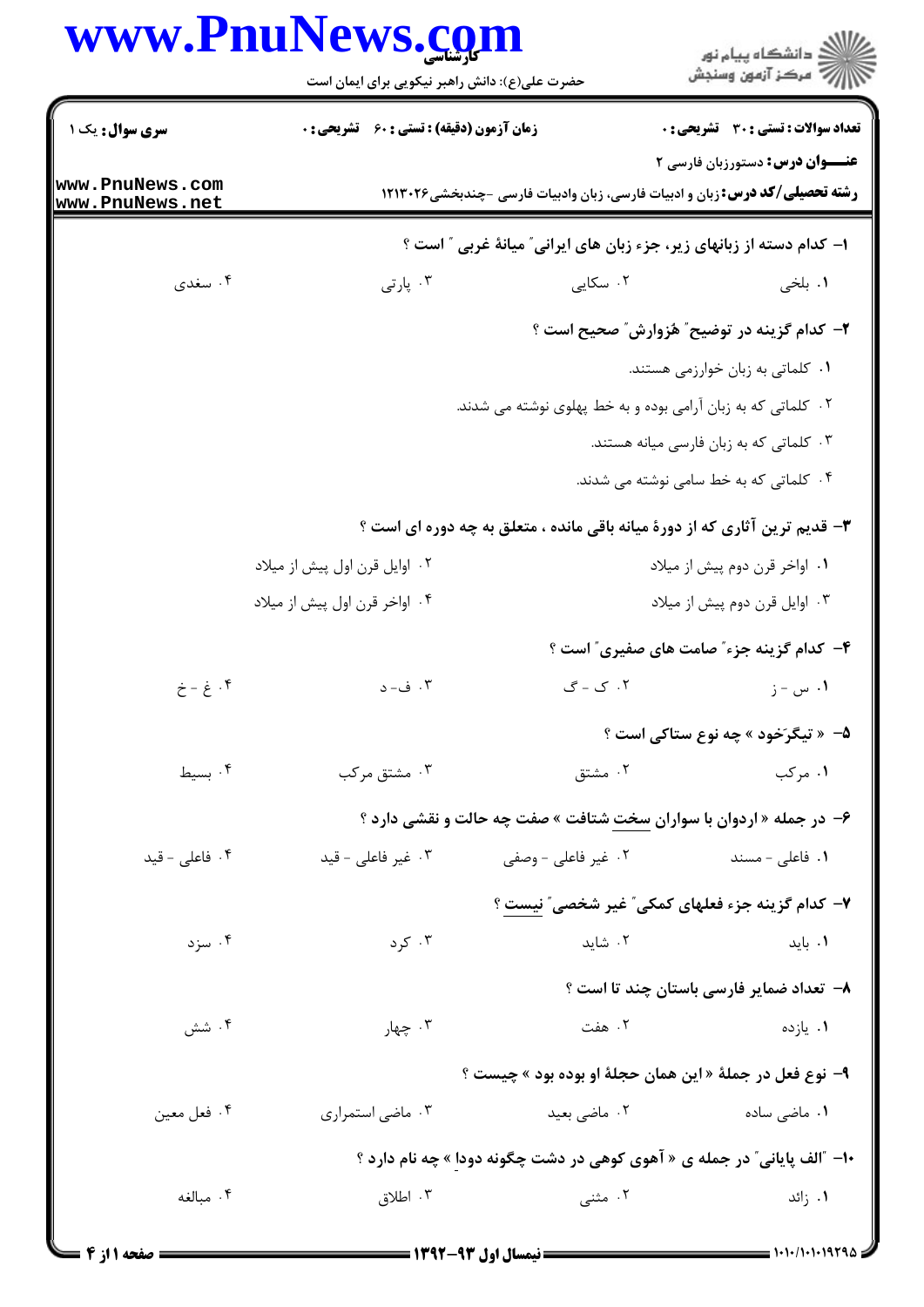## www.PnuNews.com

|                                                                          | www.PnuNews.com<br>حضرت علی(ع): دانش راهبر نیکویی برای ایمان است                       |                                                                               | ر<br>دانشگاه پيام نور<br>ا∛ مرکز آزمون وسنجش                                                                         |  |  |
|--------------------------------------------------------------------------|----------------------------------------------------------------------------------------|-------------------------------------------------------------------------------|----------------------------------------------------------------------------------------------------------------------|--|--|
| <b>سری سوال : ۱ یک</b>                                                   | <b>زمان آزمون (دقیقه) : تستی : 60 ٪ تشریحی : 0</b>                                     |                                                                               | <b>تعداد سوالات : تستی : 30 ٪ تشریحی : 0</b>                                                                         |  |  |
| www.PnuNews.com<br>www.PnuNews.net                                       |                                                                                        |                                                                               | عنـــوان درس: دستورزبان فارسی ۲<br><b>رشته تحصیلی/کد درس:</b> زبان و ادبیات فارسی، زبان وادبیات فارسی -چندبخشی۲۱۳۰۲۶ |  |  |
| ۱۱− در مصرع « به ایرانیان گفت بیدار ب <u>ید</u> » نوع فعل را مشخص کنید : |                                                                                        |                                                                               |                                                                                                                      |  |  |
|                                                                          | ۰۲ مضارع به صورت امر                                                                   |                                                                               | ٠١. امر به صورت مضارع                                                                                                |  |  |
|                                                                          | ۰۴ امر به صورت ماضی                                                                    |                                                                               | ۰۳ مضارع به جای ساخت امر                                                                                             |  |  |
|                                                                          |                                                                                        |                                                                               | ۱۲– در کدام گزینه فعل ؒ شرح رؤیا ؒ به کار رفته است ؟                                                                 |  |  |
|                                                                          | ۰۲ در خواب چنان دیدم که پناهی می جستمی.                                                |                                                                               | ۰۱ گفتم و بشنوده نیامد.                                                                                              |  |  |
|                                                                          | ۰۴ می مخسب ای مرد اگر جوینده ای.                                                       |                                                                               | ۰۳ مستک شده ای همی ندانی.                                                                                            |  |  |
|                                                                          | ۱۳- نوع فعل در جملهٔ « در خاطر من آمد که کاشکی مرا شیخ دستوری <u>دادی</u> » کدام است ؟ |                                                                               |                                                                                                                      |  |  |
| ۰۴ گزارش خواب                                                            | ۰۳ تمنایی                                                                              | ۰۲ دعایی                                                                      | ۰۱ شرطی                                                                                                              |  |  |
|                                                                          | ۱۴- نوع «با » در جمله ی «ایزد تعالی این دولت تا قیامت بداراد » چیست ؟                  |                                                                               |                                                                                                                      |  |  |
| ۰۴ تاکید                                                                 | ۰۳ زينت                                                                                | ۰۲ زائد                                                                       | ٠١ حرف اضافه                                                                                                         |  |  |
|                                                                          |                                                                                        |                                                                               | ۱۵– کدام فعل پیشوندی کهن به معنای « وفا کردن » است ؟                                                                 |  |  |
| ۰۴ باز دانستن                                                            | ۰۳ باز آمدن                                                                            |                                                                               | ۰ <b>۱</b> باز کردن مسلمان ۲۰ باز داشتن                                                                              |  |  |
|                                                                          |                                                                                        | ۱۶- کدام گزینه، فعل پیشوندی « جدید » محسوب می شود ؟                           |                                                                                                                      |  |  |
| ۰۴ فرا کردن                                                              | ۰۳ فراز شدن                                                                            | ۰۲ فرو داشتن                                                                  | ۰۱ در کردن                                                                                                           |  |  |
|                                                                          |                                                                                        | ۱۷– کدام ؓ همکرد ؓ در گذشته، بسامد بسیار بالایی داشته است ؟                   |                                                                                                                      |  |  |
| ۰۴ فرمودن                                                                | ۰۳ کردن                                                                                | ۰۲ بودن                                                                       | ۰۱ آوردن                                                                                                             |  |  |
|                                                                          |                                                                                        |                                                                               | ۱۸– کدام ؒ عبارت فعلی ؒ در فارسی امروزی کاربرد دارد ؟                                                                |  |  |
| ۰۴ در باقی کردن                                                          | ۰۳ اسم در کردن                                                                         | ۰۲ به دروغ داشتن                                                              | ۰۱ به دست و پای مردن                                                                                                 |  |  |
|                                                                          |                                                                                        | ۱۹- در مصرع « در آمد برابر به جنگ ایستاد » فعل کهن « ایستادن » به چه معناست ؟ |                                                                                                                      |  |  |
| ۰۴ اصرار کردن                                                            | ۰۳ شروع کردن                                                                           | ۰۲ اقدام کردن                                                                 | ۰۱ شدن                                                                                                               |  |  |
|                                                                          |                                                                                        |                                                                               | <b>70- نوع فعل در جملهٔ « کی خدمت را شایم » کدام است ؟</b>                                                           |  |  |
| ۰۴ مستقبل                                                                | ۰۳ مضارع ساده                                                                          | ٠٢ مضارع التزامي                                                              | ۰۱ ماضی ساده                                                                                                         |  |  |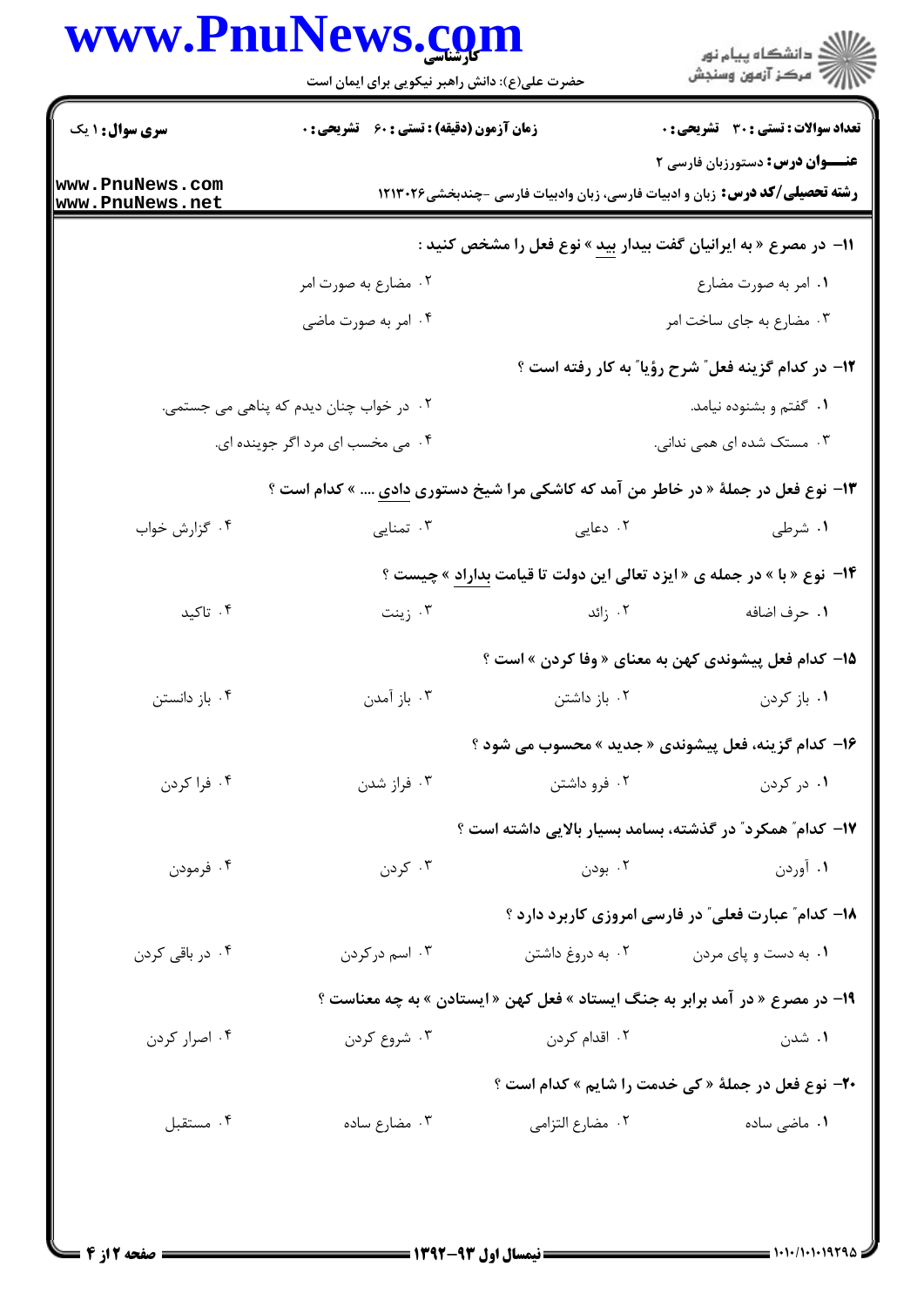|                                    | www.PnuNews.com<br>حضرت علی(ع): دانش راهبر نیکویی برای ایمان است                                                                                |             | ڪ دانشڪاه پيام نور<br>//> مرڪز آزمون وسنڊش                                                                                  |
|------------------------------------|-------------------------------------------------------------------------------------------------------------------------------------------------|-------------|-----------------------------------------------------------------------------------------------------------------------------|
| <b>سری سوال : ۱ یک</b>             | زمان آزمون (دقیقه) : تستی : 60 گشریحی : 0                                                                                                       |             | <b>تعداد سوالات : تستی : 30 ٪ تشریحی : 0</b>                                                                                |
| www.PnuNews.com<br>www.PnuNews.net |                                                                                                                                                 |             | <b>عنـــوان درس:</b> دستورزبان فارسی ۲<br><b>رشته تحصیلی/کد درس:</b> زبان و ادبیات فارسی، زبان وادبیات فارسی -چندبخشی۲۱۳۰۲۶ |
|                                    | <mark>۲۱</mark> - با توجه به جملهٔ « صالح گفت : اکنون که چنین ببود،بگذارید این ناقه را تا <u>می خورد</u> و <u>می چرد</u> در زمین خدای،روزی خدای |             | » کدام گزینه، درست است ؟                                                                                                    |
|                                    | ۰۲ کاربرد مضارع به جای مستقبل                                                                                                                   |             | ٠١ كاربرد مضارع اخبارى به جاى مضارع التزامى                                                                                 |
|                                    | ۰۴ کاربرد مضارع به جای ماضی استمراری                                                                                                            |             | ۰۳ کاربرد مضارع اخباری به جای ماضی التزامی                                                                                  |
|                                    |                                                                                                                                                 |             | <b>۲۲- فعل متروک « تژغیدن » به چه معناست</b> ؟                                                                              |
| ۰۴ به خشم نگریستن                  | ۰۳ بلعیدن                                                                                                                                       | ۰۲ بر کشیدن | ۰۱. ادا کردن                                                                                                                |
|                                    | <b>۲۳</b> - در جملهٔ « سلیمان نگه کرد دیوی را دید بر جای او » کدام گزینه در خصوص ضمیر، صحیح است ؟                                               |             |                                                                                                                             |
|                                    | ۰۲ ضمیر منفصل به جای ضمیر مشترک                                                                                                                 |             | ۰۱ ضمیر منفصل به جای ضمیر منفصل دیگر                                                                                        |
|                                    | ۰۴ ضمیر منفصل به جای ضمیر متصل                                                                                                                  |             | ۰۳ ضمیر متصل به جای ضمیر منفصل                                                                                              |
|                                    |                                                                                                                                                 |             | <b>۳۴</b> – در مصرع « تن چارپایانت امرداد باد » نوع الف را مشخص کنید :                                                      |
| ۰۴ الف ندبه                        | ۰۳ الف اشباع                                                                                                                                    | ۰۲ الف نفی  | ۰۱ الف کثرت                                                                                                                 |
|                                    | <b>۲۵</b> – در بیت « که مرد ار چه بر ساحل است، ای رفیق / نیاساید و دوستانش غریق» حرف <sup>"</sup> عطف واو <sup>"</sup> ، مفید چه معنایی است ؟   |             |                                                                                                                             |
| ۰۴ استبعاد                         | ۰۳ حالیه                                                                                                                                        | ۰۲ معیت     | ٠١ تقابل                                                                                                                    |
|                                    |                                                                                                                                                 |             | <b>۲۶</b> - کدام گزینه از نشانه های ً استفهام ً متروک است ؟                                                                 |
| $L$ آبا $\tilde{ }$                | ۰۳ کجا                                                                                                                                          | ۰۲ گویا     | ۰۱ باش                                                                                                                      |
|                                    | <b>37- در مصرع « کنون من ز ترکان جنگ آوران » مطابقت صفت از کدام نوع است ؟</b>                                                                   |             |                                                                                                                             |
| ۰۴ ساخت                            | ۰۳ نهاد                                                                                                                                         | ۰۲ جنس      | ۰۱ شمار                                                                                                                     |
|                                    |                                                                                                                                                 |             | ۲۸- جمع جمع در فارسی کهن، حاصل چه چیزی بوده است ؟                                                                           |
| ۰۲ تصرف ایرانیان در کلمات عربی     |                                                                                                                                                 |             | ٠١ تصرف ايرانيان در كلمات فارسى                                                                                             |
|                                    | ۰۴ ترکیب کلمات فارسی دری و میانه                                                                                                                |             | ۰۳ خاصیت زبان کهن فارسی                                                                                                     |
|                                    |                                                                                                                                                 |             | <b>٢٩</b> - كدام گزينه، قيد تشبيه است ؟                                                                                     |
| ۰۴ مانا                            | ۰۳ ایدون                                                                                                                                        | ۲. ایچ      | ۰۱ گفتی                                                                                                                     |
|                                    |                                                                                                                                                 |             |                                                                                                                             |
|                                    |                                                                                                                                                 |             |                                                                                                                             |